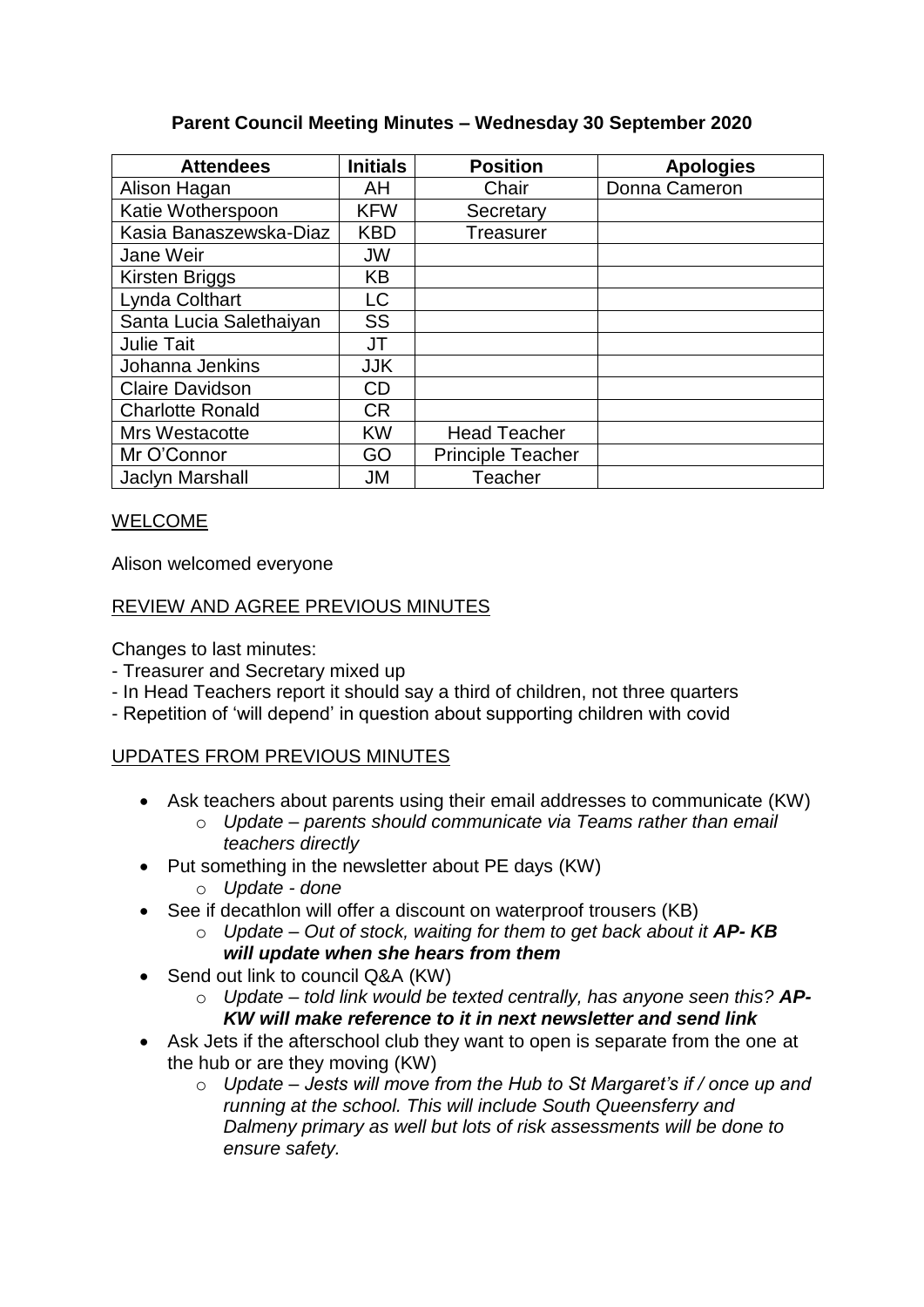- Ask administrator to confirm how to book lunches for children with allergies (KW)
	- o *Update – There is a form to fill in and that form will be sent to the caterers. There should be no need for a regular reminder*
- Pass photo of hand sanitiser to parent (AH)
	- o *Update - done*
- Send AH and KFW photographer details and mask details (JW)
	- o *Update - done*
- Look into getting the Christmas card packs (AH)
	- o *Update – done and packs have arrived at school.*
- Develop recipe competition idea (KFW)
	- o *Update – email / letter drafted and copy of parish cookbook to be included. Just trying to get hold of an address to send them to.*
- Look into possibility of Almond Valley Pass (AH)
	- o *Update – Dynamic earth are giving an annual pass for free of you go for the day.*
- See if Inspiring Scotland can do us a funding search (KFW)
	- o *Update – Not had a chance to ask yet but here is a funding directory on their website specifically for play that we could work through*
- Prepare Kids Halloween Quiz (All)
	- o *Update – See below*

# TREASURER'S UPDATE

August statement: in account - £2797.38 Cheques gone out: £410 Left in account: £2380.38 There are a few more cheques to come out from First Holy Communion gifts and streaming

# HEAD TEACHER'S REPORT

**First Holy Communion** - Thanks to everyone involved in communion, it all worked out and was a really lovely morning. It was very special.

**First Reconciliation** - went smoothly, with confessions in the garden and penance in the church. Big thanks to Fr Deeley and staff as kids were well prepared.

# **Covid-19**

Still lots of guidance on Covid all the time. Staff are working hard and trying their very best under restrictions. Teachers are ensuring bubbles are kept to while trying to minimise and adverse effects.

They are discussing hot lunches but no decision made yet. Teachers are spraying tables before and after lunch. Dinner ladies no longer allowed in class to do this. So, there is a lot more responsibility on teaching staff. They are going above and beyond and a huge thanks.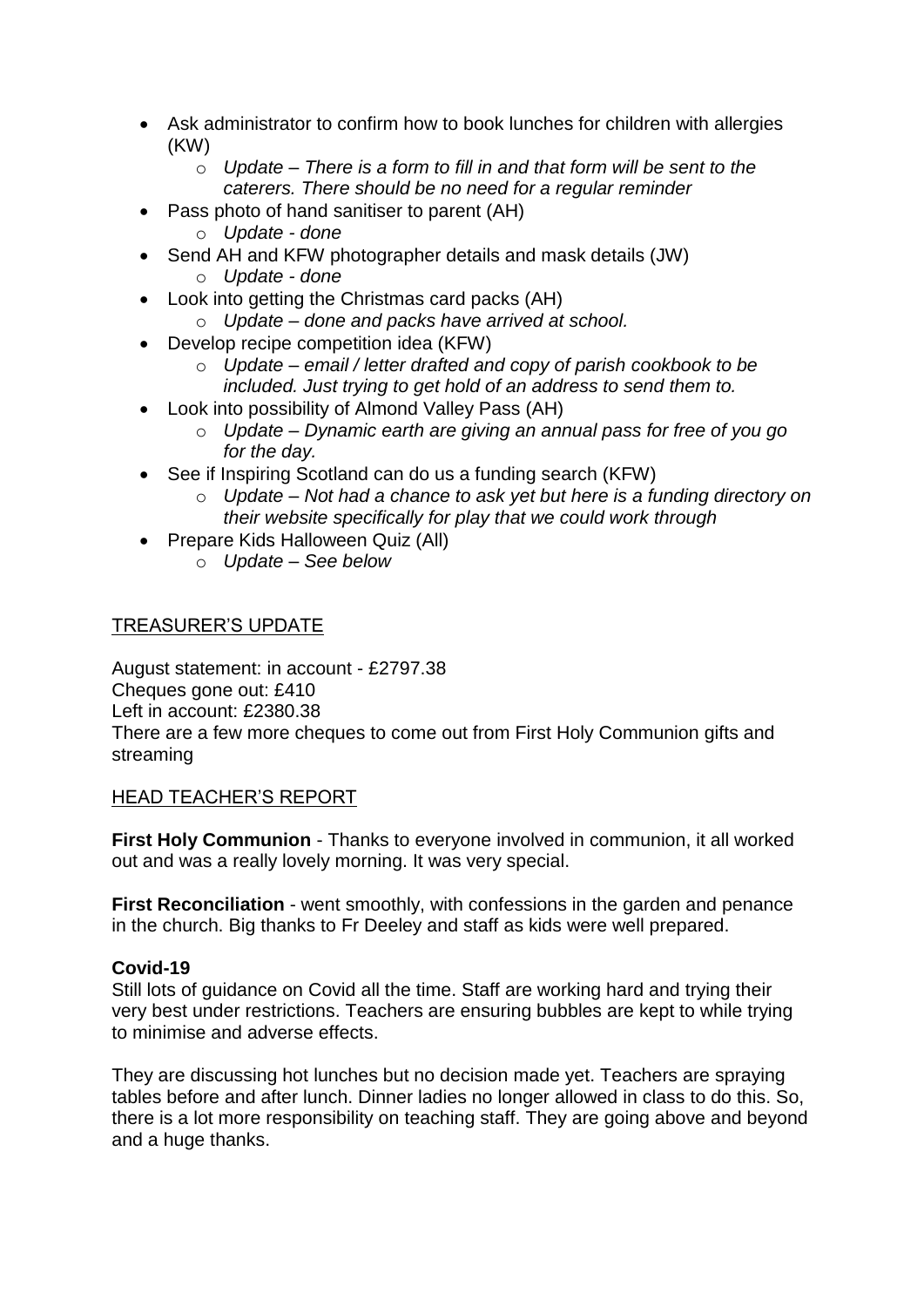When Fr D comes in, the kids will be distanced from him and go to see him in the hall, he won't come into classes.

**Enrolment for next** year - No news on enrolment days yet. There will not be an open doors day. They will prep some sort of virtual event for prospective parents. Asked the teachers to capture the great work the children are doing at the moment to make a video for publicising the school.

**Nativity** - At this point there will not be a nativity as children cannot come together to rehearse and they are still not permitted to sing. The staff are very creative and the school absolutely do want to celebrate the nativity so they will come up with something.

**Queensferry lights** - will not be the usual event and none of the schools will be participating.

PE – still outside

**Residential trip** – at this point they would usually know where they were going however, they do not know yet what will happen this year. They have been advised not to book anything and if anything is booked to cancel it. There is the possibility for something at the end of the year if there is a vacancy and rules allow. There won't be a cluster residential next year either. They will look into what the possibilities might be for next year.

**Newsletters** - KW asked should we still have weekly newsletters? Suggestions were as and when needed, keep them weekly and make them fortnightly. The consensus was fortnightly.

**Drop off and pick up** - KW asked how do we think drop off and pick up are going? PARENT - too many people in the street at drop off.

PARENT – could we have a staggered drop off?

PARENT - Could we not let people in the playground, there is far more room and safer for the kids.

**AP- KW and AH will discuss options for next week**. It was felt that a staggered drop off causes issues for parents with children in different years as well as making pick up complicated as KW has to ensure that children have their full contact hours.

Photos - KW asked what parents want for photos? It was felt that school photos should still go ahead as this is important to kids and parents, especially in P1 but also for everyone else. KW confirmed that this was possible under the current covid rules. **AP HA to contact Hannah Beaton Photos**

## QUESTIONS FROM THE PARENT BODY

*We noticed in the newsletter about a potential lockdown and using Teams do you know anymore? or is this just prep?*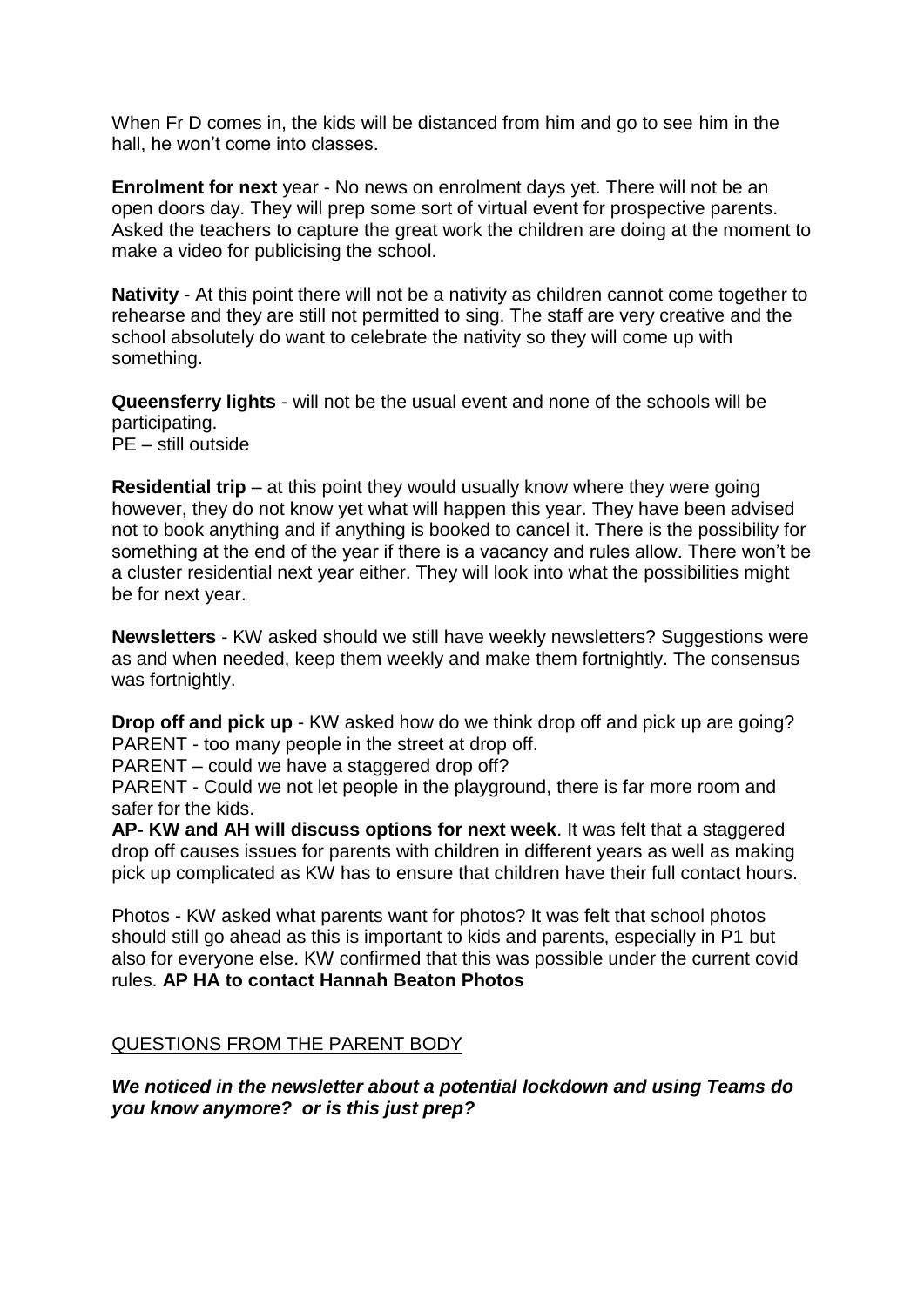Answer – No other info about this, it is not known for sure what will happen and if there will be a 'circuit breaker' lock down. The school are preparing as best they can for all eventualities and so they can be ready as soon as anything changes.

## *how many families are actually using Teams?*

Answer – Asking teachers to keep track, so at the end of September they will have firm figures. During lock down it was between a third and a half. It is now significantly more. PC will continue to help where they can. There are all sorts of issues that people might be having that they need help to solve. **AP- Can we run more sessions and further encourage people to join**

## *Any news of Parents evening, nativity etc how these will be done this year?*

Answer – We will definitely be doing something, need advice from council before school can work out what. Looking into virtual parents' evenings and what the best platform might be.

## *Open day - will this be virtual? know a few parents via Church and locals wanting to know the set-up*

Answer – The school are considering how to do a virtual open day.

## HALLOWEEN QUIZ

Proposal, quiz for kids in the morning on the Friday. Could do Kahoot **AP- look into Kahoot and if there is a limit** CR will help with questions – **AP- send out invite to meeting on Monday** 

Adult quiz

Proposal - Evening Quiz – 6 rounds General Knowledge, picture, odd one out, alphabet, music and sport, Asked for volunteers to help **AP- send out email asking again** Prize ideas: American candy Hairdressers / beauticians Little parlour The shop opposite the Little Parlour (I forget the name) **Cragies Scots** Orocco Pier The Terrace Maisie's Bo Gym – **AP- CR will ask them**  Edinburgh Beer company Ferry Tap – **AP- CR will ask them** Sips events – **AP- CR will ask them** See if takeaways will give us a discount on the night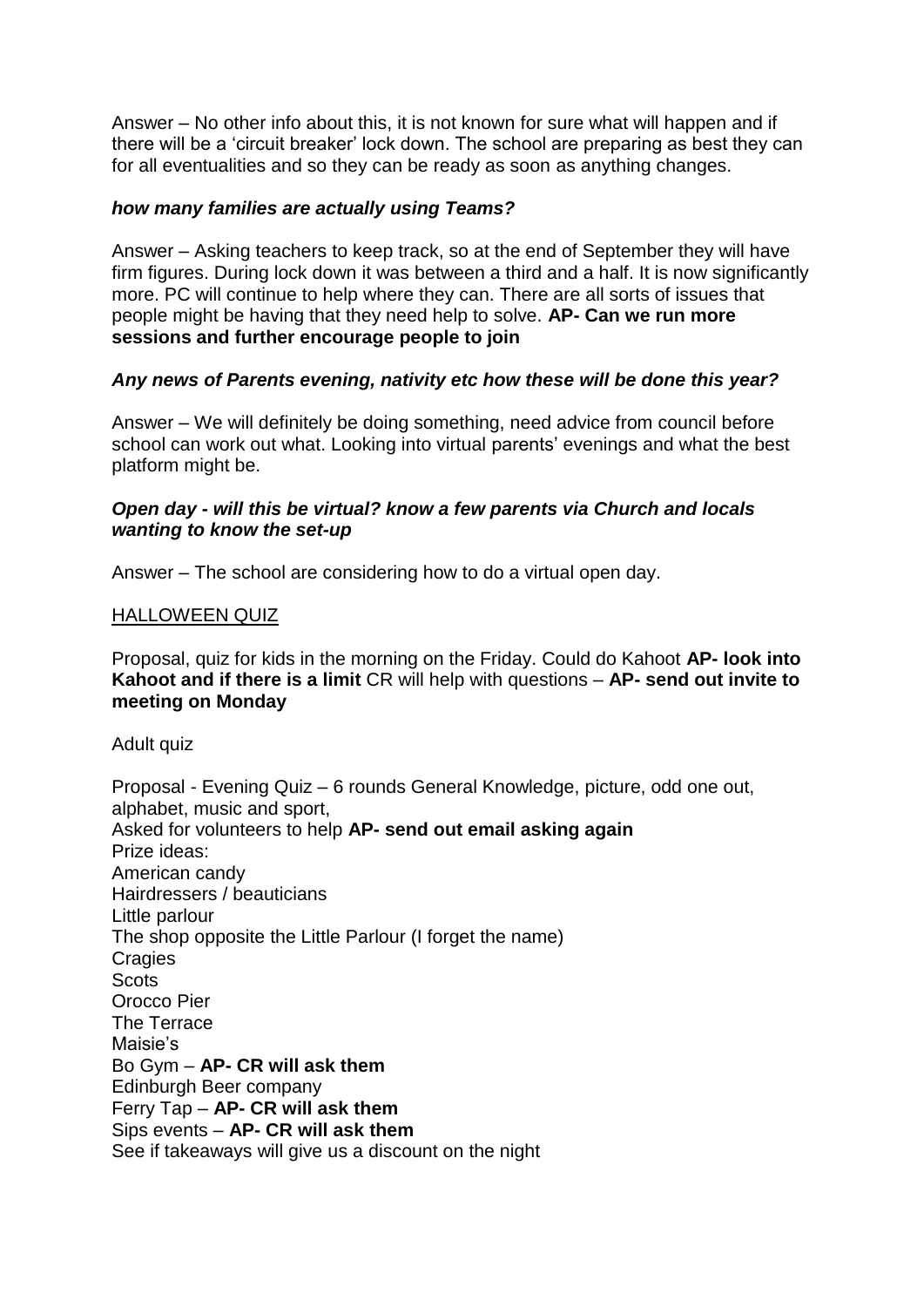Cost – suggestion was £5 per team suggested donation but say feel free to give more.

Meeting about Halloween quizzes on Monday 5<sup>th</sup> October at 8pm.

Internet banking – we are waiting for confirmation that this is set up. Presuming that it is, this is how we will get people to pay for teams.

#### CHRISTMAS CARDS

Packs have been sent to school. Each child does a design and every child will get a prototype even if they don't order a pack. If they do Parent Council will get percentage of the profit.

Parent Council needs to choose greeting for inside as this needs to be the same for every card. Chosen greeting was – Merry Christmas and a Happy New Year – in Comic Sans

## FUNDRAISING CALENDAR AND IDEAS 2020/21

## **AP look at possibility of Almond Valley and Conifox pass to rent out**

Film nativity - Could survey parents to see if they are happy to film children. Sell DVDs for something like £2 a copy to raise funds for something specific.

Tea towels with kids drawing pictures of the nativity.

Let us know of any other idea and people who can match fund. See if any new parents are able to do this

#### UPDATE ON WINCHBURGH CATHOLIC HIGH SCHOOL

No update at this point

## AOB

Cookbooks – letting people know that there are a few copies available of the Parish Cookbook if anyone would like one or knows anyone who would

Accounts – does anyone know an accountant who might be able to help? JW can ask the person she knows.

Extra Covid Support – said there might be some coming into the school (Additional teacher). Do we have it and how is it being used and who is eligible? – The school has not had anyone in yet, could come by January but don't know yet. The school paid for an additional PSA to come in and carry out the standardised testing. There is only one extra teachers for the whole cluster. If the new person comes on board it will be the equivalent of a teacher for one term.

## **AP KW will look for the guidance on this for next meeting.**